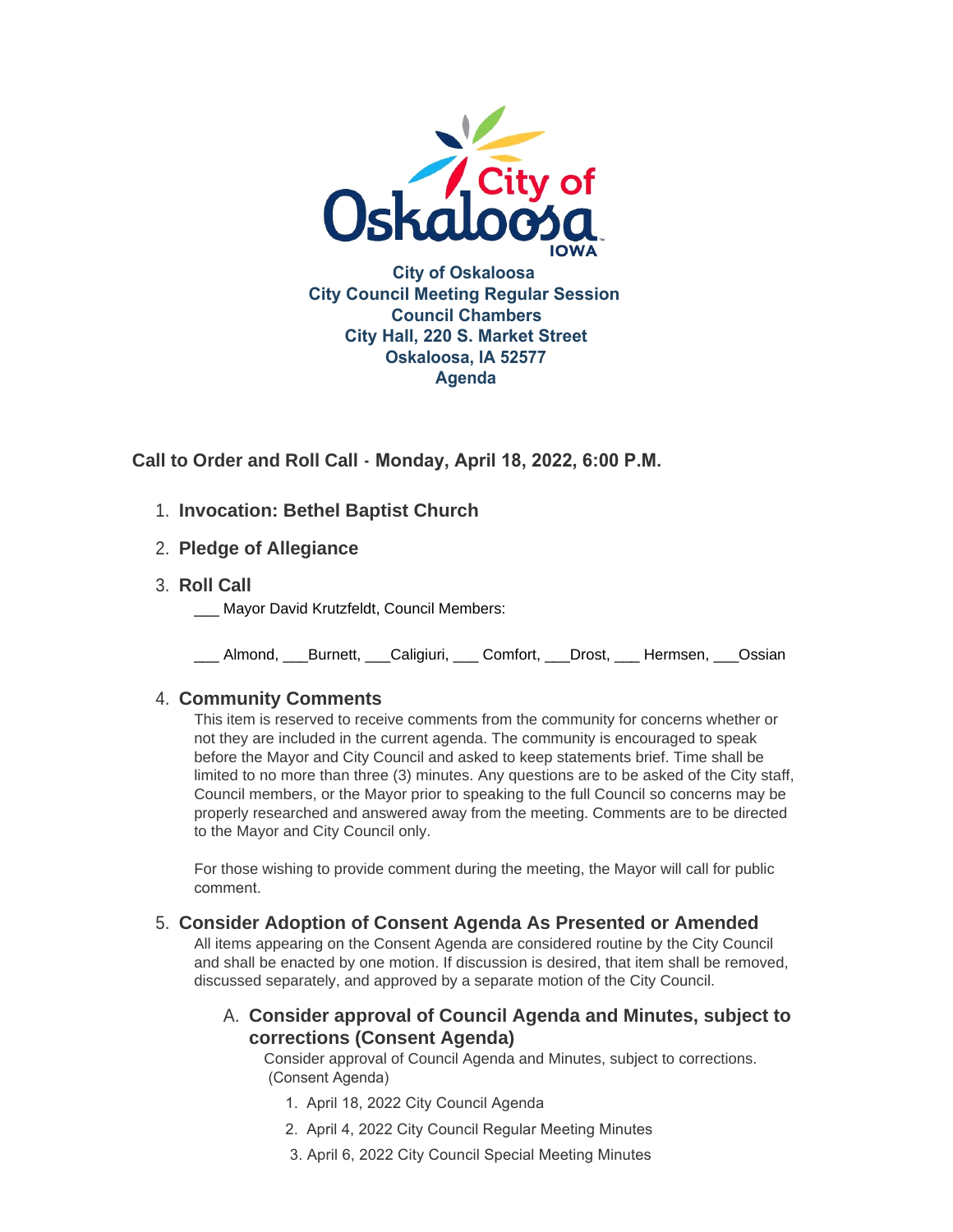Documents:

[City Council Minutes April 4 2022.docx](https://www.oskaloosaiowa.org/AgendaCenter/ViewFile/Item/10081?fileID=26457) [City Council Special Minutes April 6 2022.docx](https://www.oskaloosaiowa.org/AgendaCenter/ViewFile/Item/10081?fileID=26458)

**Consider a motion to receive and file reports and**  B. **communications from advisory and operating boards and commissions (Consent Agenda)**

Documents:

[MIN 2220328 Library Board of Trustees Meeting Minutes.pdf](https://www.oskaloosaiowa.org/AgendaCenter/ViewFile/Item/10082?fileID=26459) [MIN 20220314 Oskaloosa Water Board Meeting Minues.pdf](https://www.oskaloosaiowa.org/AgendaCenter/ViewFile/Item/10082?fileID=26460) [MIN 20220405 Planning and Zoning Commission Meeting Minutes.pdf](https://www.oskaloosaiowa.org/AgendaCenter/ViewFile/Item/10082?fileID=26461)

### **C. Consider a motion to receive and file financial reports for March 2022. (Consent Agenda)**

Who is submitting this City Clerk/Finance Department item.

Documents:

[COM\\_20220418 Financial Reports.docx](https://www.oskaloosaiowa.org/AgendaCenter/ViewFile/Item/10045?fileID=26424) [Oskaloosa IA Treasurers Report March 2022.pdf](https://www.oskaloosaiowa.org/AgendaCenter/ViewFile/Item/10045?fileID=26425)

### **Consider approval of liquor license applications (Consent**  D. **Agenda)**

Who is submitting this City Clerk/Finance Department item.

Documents:

[COM\\_20220418 Liquor Licenses.docx](https://www.oskaloosaiowa.org/AgendaCenter/ViewFile/Item/10044?fileID=26423)

#### **Mahaska Chamber & Development Group Quarterly Report** E.

Who is submitting this City Manager's Office item.

Documents:

[COM 20220418 Mahaska Chamber Report.docx](https://www.oskaloosaiowa.org/AgendaCenter/ViewFile/Item/10072?fileID=26429) [Mahaska Chamber 1st quarter report - reduced file size.pdf](https://www.oskaloosaiowa.org/AgendaCenter/ViewFile/Item/10072?fileID=26428)

#### **Mahaska Community Recreation Foundation Quarterly Report** F.

Who is submitting this City Manager's Office item.

Documents: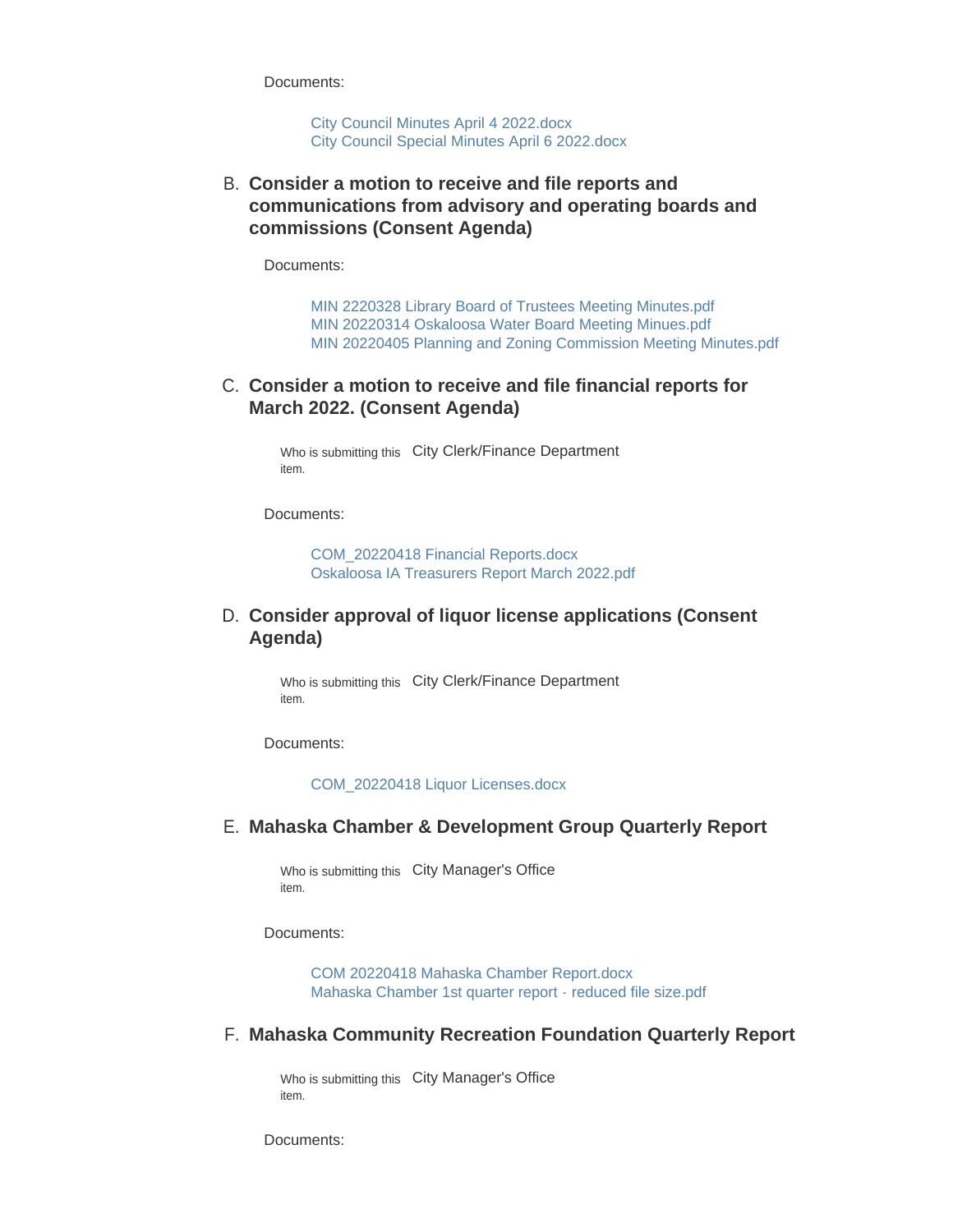### **Consider a motion to reduce the days of operation of the**  G. **Edmundson Pool.**

Who is submitting this Public Works Department item.

Documents:

[COM 20220418 Edmundson Pool Operating Days.docx](https://www.oskaloosaiowa.org/AgendaCenter/ViewFile/Item/10101?fileID=26479)

### **Consider a motion reappointing a representative to the**  H. **Planning and Zoning Commission (Consent Agenda)**

Who is submitting this City Manager's Office item.

Documents:

[COM 20220418 Planning and Zoning Commission.docx](https://www.oskaloosaiowa.org/AgendaCenter/ViewFile/Item/10046?fileID=26432) [Beane Rob P Z April 2022.pdf](https://www.oskaloosaiowa.org/AgendaCenter/ViewFile/Item/10046?fileID=26433)

## **Consider a resolution allowing the disposal of surplus city-**I. **owned equipment. (Consent Agenda)**

Who is submitting this City Manager's Office item.

Documents:

[COM 20220418 Surplus Property Disposal.docx](https://www.oskaloosaiowa.org/AgendaCenter/ViewFile/Item/10100?fileID=26480) [RES 20220418 Surplus Property 2022.docx](https://www.oskaloosaiowa.org/AgendaCenter/ViewFile/Item/10100?fileID=26473)

**Consider a resolution affirming a contract with Blommer's**  J. **Construction, Inc. for the North 7th Street Pavement Project (Consent Agenda)**

Who is submitting this Public Works Department item.

Documents:

[COM\\_20220418 North 7th Street Pavement Project.docx](https://www.oskaloosaiowa.org/AgendaCenter/ViewFile/Item/10052?fileID=26437) [RES\\_20220418 North 7th Street Pavement Project.docx](https://www.oskaloosaiowa.org/AgendaCenter/ViewFile/Item/10052?fileID=26438) [20220418\\_North 7th St Project Location Map.pdf](https://www.oskaloosaiowa.org/AgendaCenter/ViewFile/Item/10052?fileID=26440) [20220418\\_Signed Contract Documents.pdf](https://www.oskaloosaiowa.org/AgendaCenter/ViewFile/Item/10052?fileID=26439)

**-------------------- End of Consent Agenda --------------------** K.

### **Regular Agenda** 6.

The following agenda items require specific action by the City Council: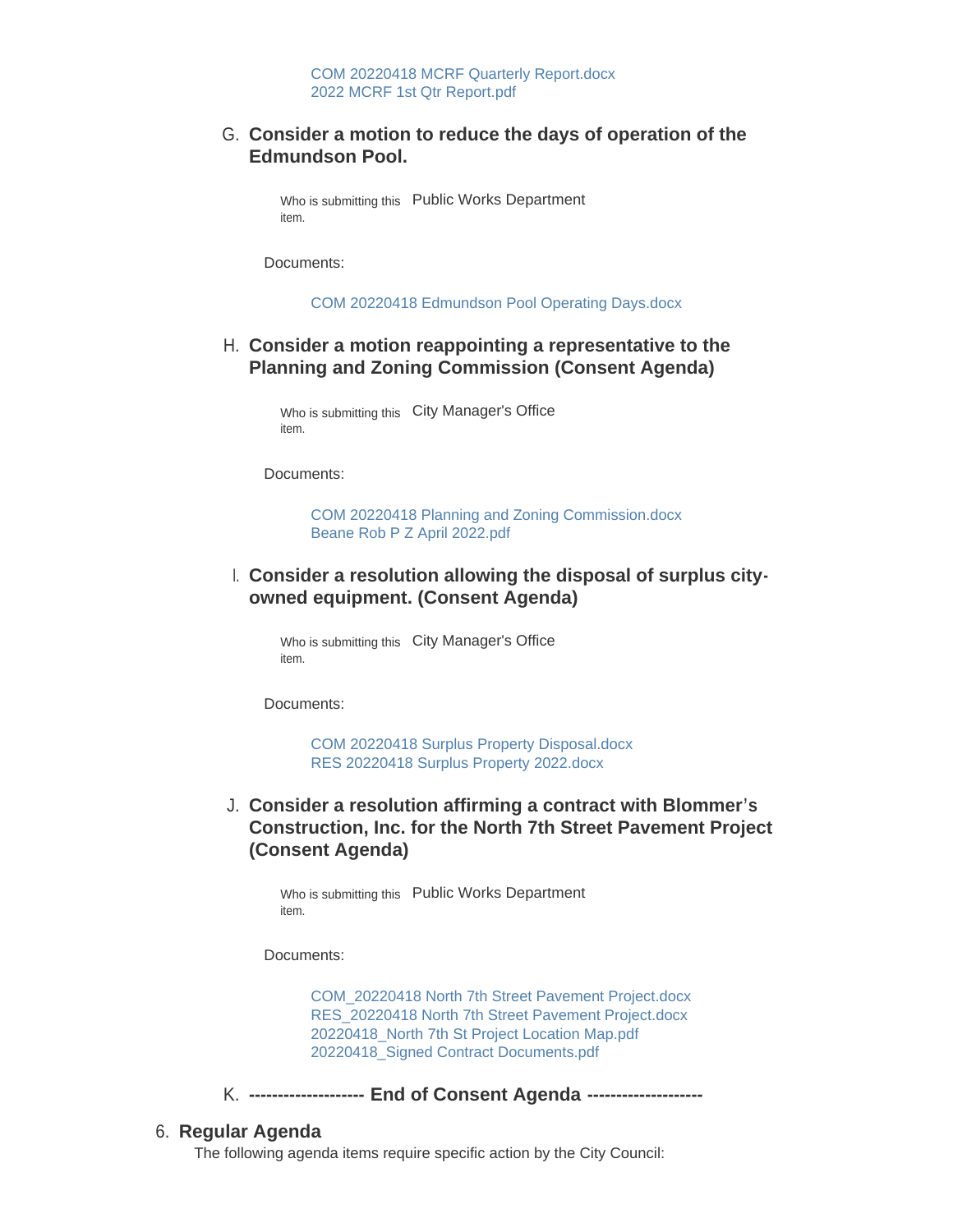**Consider a resolution on the vacation and sale of the 120 foot**  A. **by 16.5 foot section of the east-west alley adjacent to 207 South 3rd Street. (PUBLIC HEARING)**

Who is submitting this Public Works Department item.

Documents:

[COM\\_20220418\\_207 South 3rd Street Alley Vacate.docx](https://www.oskaloosaiowa.org/AgendaCenter/ViewFile/Item/10047?fileID=26451) [RES\\_20220418\\_207 South 3rd Street Alley Vacate.docx](https://www.oskaloosaiowa.org/AgendaCenter/ViewFile/Item/10047?fileID=26452) [20220418\\_Location Map.pdf](https://www.oskaloosaiowa.org/AgendaCenter/ViewFile/Item/10047?fileID=26455) [20220418\\_Pictures.docx](https://www.oskaloosaiowa.org/AgendaCenter/ViewFile/Item/10047?fileID=26456) [20220418\\_Application.pdf](https://www.oskaloosaiowa.org/AgendaCenter/ViewFile/Item/10047?fileID=26453) [20220418\\_Letter.pdf](https://www.oskaloosaiowa.org/AgendaCenter/ViewFile/Item/10047?fileID=26454)

**Consider a resolution levying a special assessment against**  B. **private property for snow removal by the city of Oskaloosa, Iowa in accordance with Section 12.12 of the city code of the city of Oskaloosa, Iowa. (PUBLIC HEARING)**

Who is submitting this City Clerk/Finance Department item.

Documents:

[COM\\_20220418 Snow Assessment.docx](https://www.oskaloosaiowa.org/AgendaCenter/ViewFile/Item/10043?fileID=26391) [RESOLUTION Assessment Jan 2022 Snow 04182022.docx](https://www.oskaloosaiowa.org/AgendaCenter/ViewFile/Item/10043?fileID=26392) [Exhibit A Jan 2022 Snow.pdf](https://www.oskaloosaiowa.org/AgendaCenter/ViewFile/Item/10043?fileID=26393) [Assessment schedule - Jan 2022 Snow.docx](https://www.oskaloosaiowa.org/AgendaCenter/ViewFile/Item/10043?fileID=26394)

C. Consider a resolution accepting the purchase application and **approving conveyance of city-owned property located adjacent to 433 North 6th Street to Anthony & Diane Erwin for \$500 (Public Hearing)**

Who is submitting this Development Services Department item.

Documents:

[COM 20220418 433 N 6th sale to Erwin.pdf](https://www.oskaloosaiowa.org/AgendaCenter/ViewFile/Item/10051?fileID=26427) [RES 20220418 sale of property north of 433 North 6th.pdf](https://www.oskaloosaiowa.org/AgendaCenter/ViewFile/Item/10051?fileID=26406) [Property Bid Form.pdf](https://www.oskaloosaiowa.org/AgendaCenter/ViewFile/Item/10051?fileID=26405) [Map Location.pdf](https://www.oskaloosaiowa.org/AgendaCenter/ViewFile/Item/10051?fileID=26404) [site pictures.pdf](https://www.oskaloosaiowa.org/AgendaCenter/ViewFile/Item/10051?fileID=26407)

**Consider a motion accepting or rejecting an offer from**  D. **Robinson Outdoor for a perpetual easement to build a digital billboard on city-owned property located at 204 North C Street**

Who is submitting this Development Services Department item.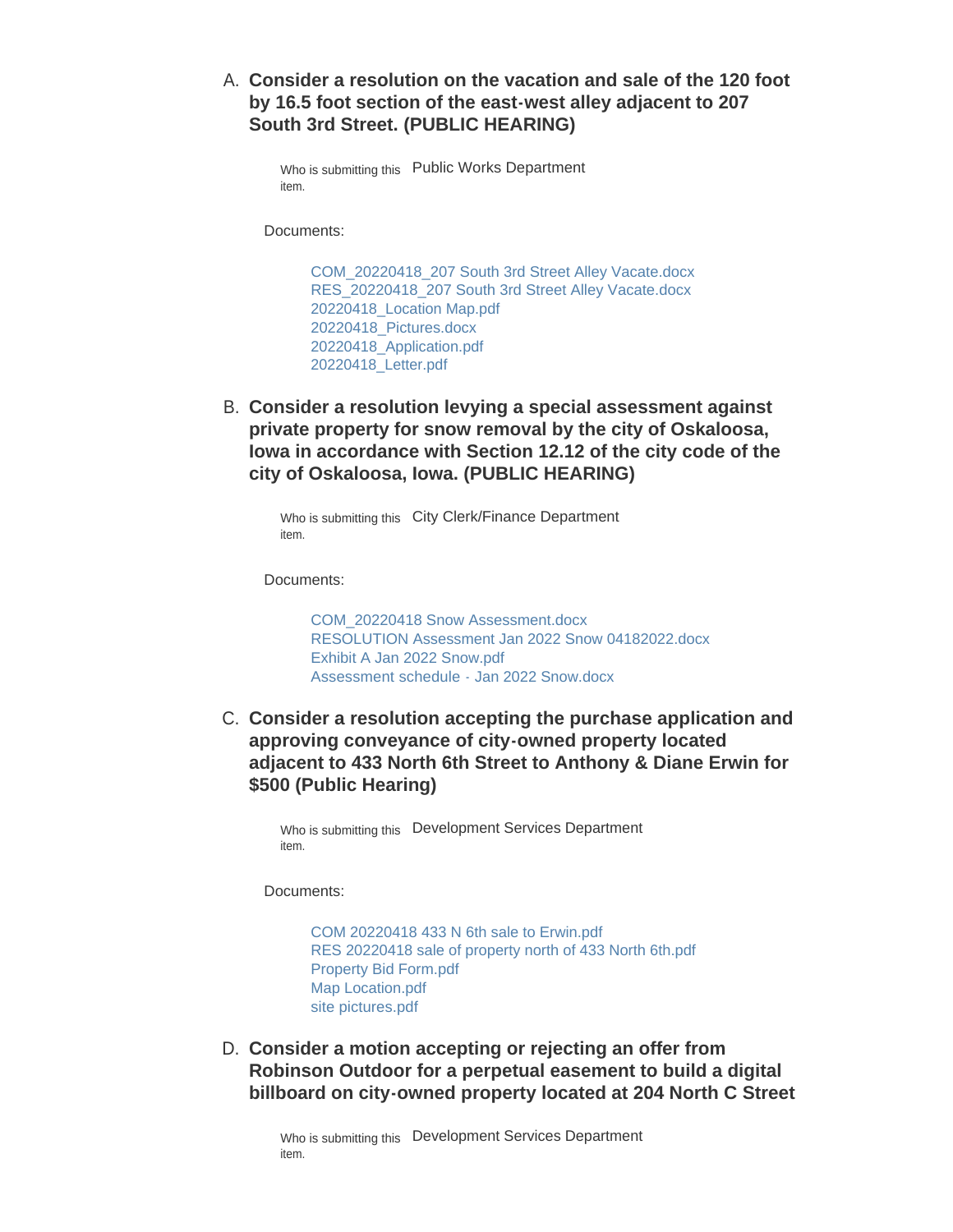Documents:

[COM 20220418 Robinson Outdoor easement 204 North C.pdf](https://www.oskaloosaiowa.org/AgendaCenter/ViewFile/Item/10037?fileID=26397) [Oskaloosa Proposal letter 1.pdf](https://www.oskaloosaiowa.org/AgendaCenter/ViewFile/Item/10037?fileID=26398) [Oskaloosa Proposal letter 2.pdf](https://www.oskaloosaiowa.org/AgendaCenter/ViewFile/Item/10037?fileID=26399) [Oskaloosa\\_IA\\_Renderings\\_8.5x11.pdf](https://www.oskaloosaiowa.org/AgendaCenter/ViewFile/Item/10037?fileID=26400)

**Consider a resolution approving and authorizing the**  E. **application for a State of Iowa Revitalize Iowa's Sound Economy Grant for the US 63 - IA 23 Connector Project**

> Who is submitting this Development Services Department item.

Documents:

[COM 20220418 certified site app RISE update resolution.docx](https://www.oskaloosaiowa.org/AgendaCenter/ViewFile/Item/10099?fileID=26482) [RES 20220418 certified site app RISE update.pdf](https://www.oskaloosaiowa.org/AgendaCenter/ViewFile/Item/10099?fileID=26475) [2022-04-01-Estimate-Connector.pdf](https://www.oskaloosaiowa.org/AgendaCenter/ViewFile/Item/10099?fileID=26478) [RISE - Impacted Parcels - Certfied Site map.pdf](https://www.oskaloosaiowa.org/AgendaCenter/ViewFile/Item/10099?fileID=26476) [tentative project schedule.pdf](https://www.oskaloosaiowa.org/AgendaCenter/ViewFile/Item/10099?fileID=26477)

**Consider approval of payment of \$17,902.29 to SVPA for**  F. **services completed on the Early Childhood Recreation and Education Center.** 

> Who is submitting this City Manager's Office item.

Documents:

[COM 20220418 SVPA Services Invoices.docx](https://www.oskaloosaiowa.org/AgendaCenter/ViewFile/Item/10048?fileID=26488) [SVPA 2022-3-31.pdf](https://www.oskaloosaiowa.org/AgendaCenter/ViewFile/Item/10048?fileID=26434) [SVPA 2022-3-31.01.pdf](https://www.oskaloosaiowa.org/AgendaCenter/ViewFile/Item/10048?fileID=26435) [Oskaloosa\\_WEADFieldReport\\_2022-03-30.pdf](https://www.oskaloosaiowa.org/AgendaCenter/ViewFile/Item/10048?fileID=26487)

G. Consider approval of payment of \$3,500.00 to Helm **Mechanical for services completed on the Early Childhood Recreation and Education Center.** 

> Who is submitting this City Manager's Office item.

Documents:

[COM 20220418 Helm Mechanical Invoice.docx](https://www.oskaloosaiowa.org/AgendaCenter/ViewFile/Item/10075?fileID=26448) [Helm Mechanical Inv 70004 20220408.pdf](https://www.oskaloosaiowa.org/AgendaCenter/ViewFile/Item/10075?fileID=26447)

#### **Code Enforcement Quarterly Report** H.

Who is submitting this Fire Department item.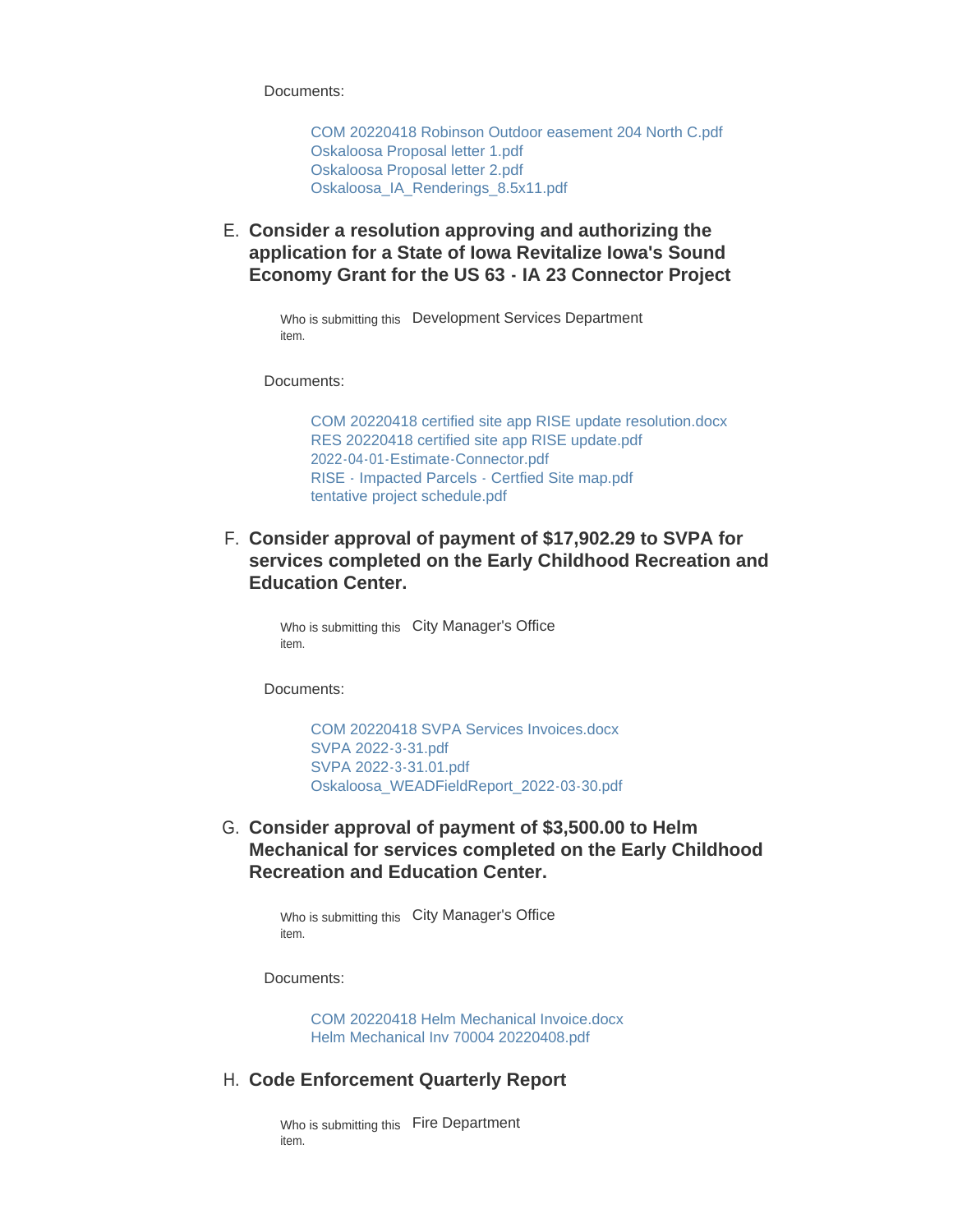Documents:

[COM 20220418 Code Enforcement Qtrly Report.docx](https://www.oskaloosaiowa.org/AgendaCenter/ViewFile/Item/10074?fileID=26441) [Code Enforcement Presentation 2022 1st Quarter2.pdf](https://www.oskaloosaiowa.org/AgendaCenter/ViewFile/Item/10074?fileID=26445)

## **Report on items from City staff** 7.

This item is reserved to receive reports from the following:

- a) City Manager:
	- ¡ Response to concerns expressed by Mr. Randy Brostrom during City Council meeting April 4, 2022

b) City Clerk

c) City Attorney

Documents:

#### [Brostrom Memo April 2022.pdf](https://www.oskaloosaiowa.org/AgendaCenter/ViewFile/Item/10085?fileID=26462)

## **Quarterly City Council information and reports from council members**  8. **serving on Boards and Commissions**

This item is reserved to receive reports from the Mayor and City Council. This is an opportunity for members of the Council to provide updates on activities, events, or items of note to the public. This is also the opportunity for the Council to request future agenda items, or request items to be sent to a study session meeting for review and discussion.

# **CLOSED SESSION Litigation: Consider holding a closed session**  9. **under Iowa Code Section 21.5.1.c. to discuss strategy with legal counsel on a matter presently in litigation or in which litigation is imminent, where disclosure would be likely to prejudice or disadvantage the city's position.**

Acting pursuant to the requirements of the Iowa Public Information Board, I, Mayor David Krutzfeldt, would state and indicate that the closed session to follow is to discuss strategy in a pending matter with Maria Brownell, legal counsel for the city of Oskaloosa, Iowa, acting pursuant to the contract existing between the parties.

Open session action may follow this item.

Who is submitting this City Manager's Office item.

**OPEN SESSION Action: Consider a motion to take action on any item**  10. **discussed in Closed Session after the Closed Session.**

This item is reserved for the City Council to take possible action regarding discussion related to contract matters for the Early Childhood Education and Recreation Center project.

## **Adjournment** 11.